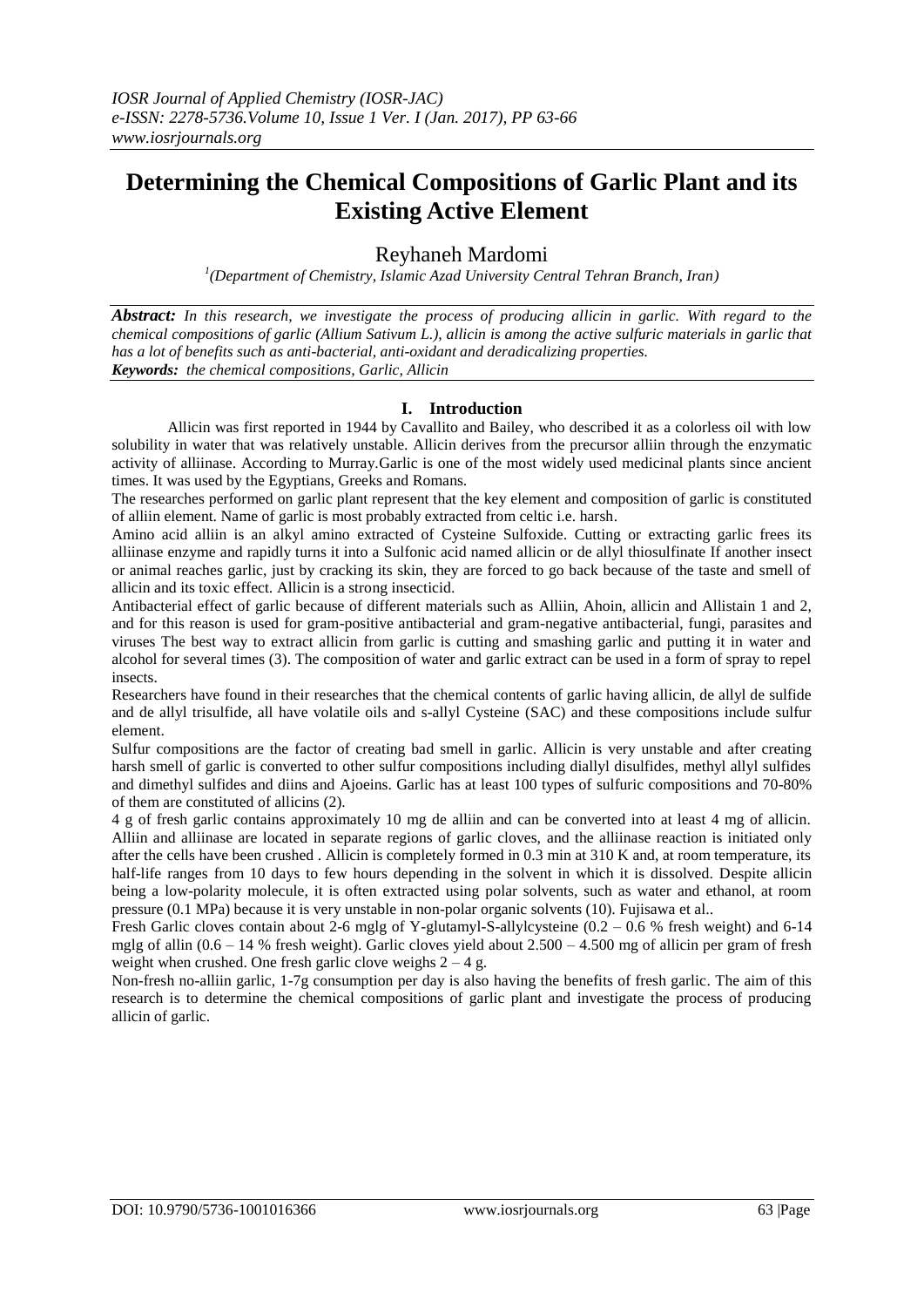

**Table 1.** Scientific Classification Garlic

| Kingdom:         | Planate           |
|------------------|-------------------|
| <b>Clade:</b>    | Angiosperms       |
| <b>Clade:</b>    | <b>Monocots</b>   |
| Order:           | Asparagales       |
| <b>Family:</b>   | Amaryllidaceae    |
| Subfamily:       | Allioideae        |
| Tribe:           | Allieae           |
| Genus:           | Allium            |
| <b>Species:</b>  | A. Sativum        |
| Scientific noun: | Allium Sativum L. |

Smashing garlic grain releases some enzymes called alliinase that converts sulfoxide materials due to sulfonic acid. Then, these acids are converted to aromatic compounds such as allicin and dimmer by losing water .





2-Propenesulfenic acid

HOS

**Figure 1:** formation of 2-Propenesulfenic acid (Allyl Sulfenic acid)

Allyl Sulfenic acid is unstable and very reactive at room temperature. Whit the elimination of water, two molecules allyl Sulfenic acid condenses spontaneously to allicin.



**Allicin** 

**Figure 2:** Biosynthesis of Allicin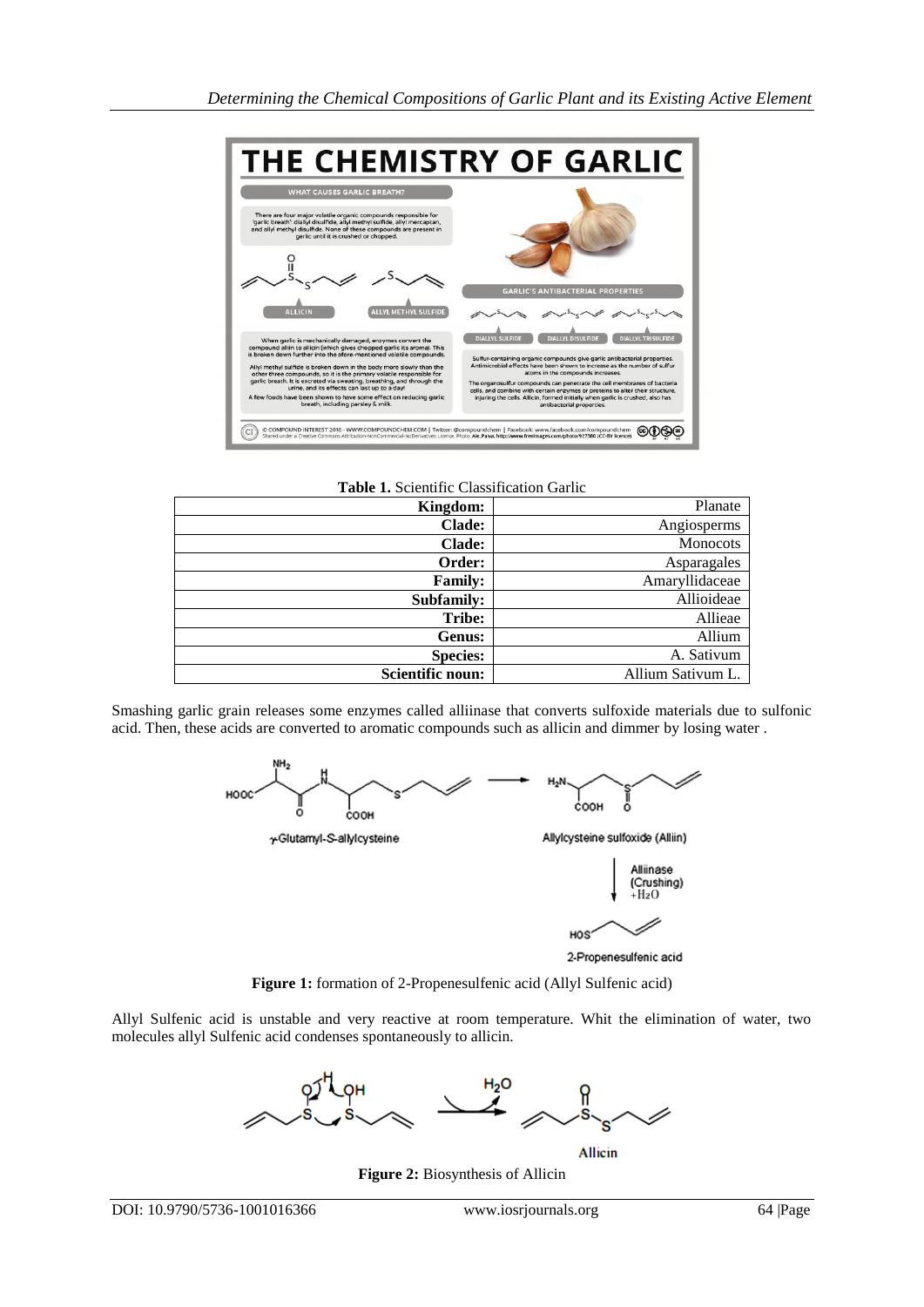

**Figure 3:** some organosulfur Compounds Derived from Garlic

## **II. Components of garlic**

- Amino acids: Glutaminic acid, arginine, aspartic acid, leucine, lysine, valine … etc
- Minerals: Mainly: manganese, potassium, calcium, phosphorus and in minor quantities: magnesium, selenium. Sodium, iron, zinc and copper.
- Vitamins: Mainly: vitamin B6, also Vitamin C and in minor quantities, folic acid, panthotenic acid and niacin.
- Essential oil with many sulphur-containg components: allyl disulfide, allyl trisulfide, etc
- Alliin, which, by means of enzyme alliinase, is converted into allicin.
- Ajoene, produced by allicin condensation.
- Quercetin.
- Sugars: fructose and glucose.

| <b>Table 2.</b> Nutritional composition of Garlic<br>Nutritional composition of garlic 100 gr |          |
|-----------------------------------------------------------------------------------------------|----------|
|                                                                                               |          |
| Water (g)                                                                                     | 59       |
| Calories (kcal)                                                                               | 149      |
| Lipids (g)                                                                                    | 0,5      |
| Carbohydrates (g)                                                                             | 33,07    |
| Fiber (g)                                                                                     | 2,1      |
| Manganese (mg)                                                                                | 1672     |
| Potassium (mg)                                                                                | 401      |
| Sulphur (mg)                                                                                  | 70       |
| Calcium (mg)                                                                                  | 181      |
| Phosphorus (mg)                                                                               | 153      |
| Magnesium (mg)                                                                                | 25       |
| Sodium (mg)                                                                                   | 17       |
| Vitamin B6 (mg)                                                                               | $1235 +$ |
| Vitamin C (mg)                                                                                | 31       |
| Glutamici acid (g)                                                                            | 0.805    |
| Arginine (g)                                                                                  | 0,634    |
| Aspartic acid (g)                                                                             | 0,489    |
| Leucine (g)                                                                                   | 0,308    |
| Lysine (g)                                                                                    | 0,273    |

### **Table 2**. Nutritional composition of Garlic